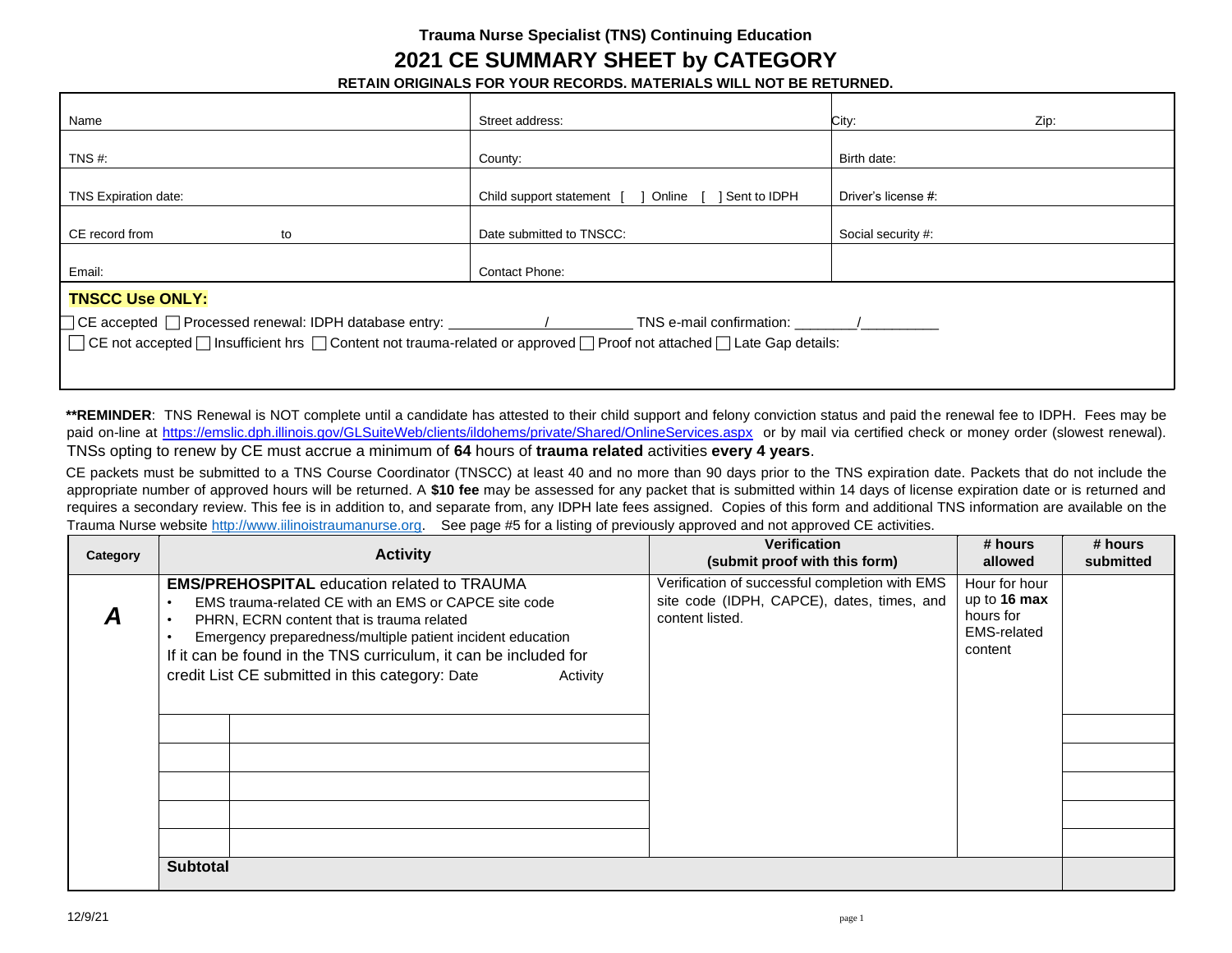## **Trauma Nurse Specialist (TNS) Continuing Education**

|          | <b>Activity</b>                                                                                                                                                                                                                                                                                                                                                                                                                                                                                                                                                                                                                                                                                                                                                                                                                                                                                                                                                                   | <b>Verification</b>                                                                                                                                                                                                                                                                                                                                                                                                                                                                                                                                                                                                                                                                                                                                                                                                                                                                                                                                                                                                                                                                                                                                                                                                                                                                                                                                                                                                                                                                                                                                                                                                                                                                                                                                                                                                                                                                                                                                                                                                                                                                                    | # hours                                                                                                   | # hours   |
|----------|-----------------------------------------------------------------------------------------------------------------------------------------------------------------------------------------------------------------------------------------------------------------------------------------------------------------------------------------------------------------------------------------------------------------------------------------------------------------------------------------------------------------------------------------------------------------------------------------------------------------------------------------------------------------------------------------------------------------------------------------------------------------------------------------------------------------------------------------------------------------------------------------------------------------------------------------------------------------------------------|--------------------------------------------------------------------------------------------------------------------------------------------------------------------------------------------------------------------------------------------------------------------------------------------------------------------------------------------------------------------------------------------------------------------------------------------------------------------------------------------------------------------------------------------------------------------------------------------------------------------------------------------------------------------------------------------------------------------------------------------------------------------------------------------------------------------------------------------------------------------------------------------------------------------------------------------------------------------------------------------------------------------------------------------------------------------------------------------------------------------------------------------------------------------------------------------------------------------------------------------------------------------------------------------------------------------------------------------------------------------------------------------------------------------------------------------------------------------------------------------------------------------------------------------------------------------------------------------------------------------------------------------------------------------------------------------------------------------------------------------------------------------------------------------------------------------------------------------------------------------------------------------------------------------------------------------------------------------------------------------------------------------------------------------------------------------------------------------------------|-----------------------------------------------------------------------------------------------------------|-----------|
| Category |                                                                                                                                                                                                                                                                                                                                                                                                                                                                                                                                                                                                                                                                                                                                                                                                                                                                                                                                                                                   | (submit proof with this form)                                                                                                                                                                                                                                                                                                                                                                                                                                                                                                                                                                                                                                                                                                                                                                                                                                                                                                                                                                                                                                                                                                                                                                                                                                                                                                                                                                                                                                                                                                                                                                                                                                                                                                                                                                                                                                                                                                                                                                                                                                                                          | allowed                                                                                                   | submitted |
| B        | Education related to HOSPITAL-BASED trauma care<br>Seminars, academic courses related to trauma care<br>$\bullet$<br>Reading trauma-related articles and completing post-tests in<br>compliance with journal guidelines<br>TNS review courses, auditing TNS lectures, TNS modules with completion of study<br>$\bullet$<br>questions AFTER approval and arrangements with the TNSCC.<br>Completing commercially available trauma offerings (written/video)<br>$\bullet$<br>w/post-test in compliance with publisher guidelines • Participating in<br>trauma-related labs/skill stations<br>Participating in trauma simulations including trauma mass casualty<br>incident (MCI) simulations; disaster drills<br>Clinical: Participation in the care of the critically ill trauma patient in a unit<br>$\bullet$<br>other than you normally work<br>If it can be found in the TNS curriculum it can be included for credit<br>List CE submitted in this category: Date<br>Activity | Academic courses: Copy of grade report OR<br>transcript. If course title is not identifiable as trauma<br>related, submit course description, syllabus,<br>schedule, or profile. TNSCC will determine trauma-<br>related content and award TNS CEUs. (Semester<br>courses are generally awarded 15 CEUs per 1<br>semester credit hour to a max<br>16 hrs in one topic area.)<br>Live CE: Copy of certificate of attendance plus<br>agenda if more than one presentation. TNS CC will<br>determine/verify trauma-related hours.<br>If no certificate is available, submit written verification<br>of attendance signed by the activity facilitator or your<br>supervisor with an explanation of the content/activity<br>and the date(s) and time(s) involved.<br>Repeat courses must be reviewed by TNSCC for<br>appropriateness of additional CE hours.<br>Media/On-line CE: Submit official proof of<br>participation/ completion and time awarded from<br>sponsor.<br>modules/<br>Independent<br>learning<br>self-study<br>modules: Can repeat no more frequently than every<br>two years.<br>TNS Module Study Question: Questions associated<br>with each module can be completed and submitted to<br>a TNSCC for grading. Only a form with the submitter's<br>legible handwriting will be accepted. The original<br>handwritten document shall contain colored ink on<br>each page. The original document may be scanned<br>using a device that reproduces color and saved as a<br>PDF file and submitted to a TNSCC electronically.<br>Submit no later than 40 days before the date of<br>TNS licensure expiration. Packets must earn a<br>score of at least 80% to be awarded credit. The # of<br>hours varies/packet. 20 questions per CEU hour.<br><b>SANE course: 15 hours.</b><br>MCI simulations: Letter from sponsoring agency<br>verifying participation and hours spent in drill<br>activities.--- Max 16 hours<br>Clinical: Complete a Case study form (available from<br>any TNS CC). Include hours of participation, level of<br>care provided, and verification from unit preceptor. | Hour for hour<br>to<br>- 64<br><b>up</b><br>hours<br>No more than<br>16 hours in<br>any one topic<br>area |           |
|          | <b>Subtotal</b>                                                                                                                                                                                                                                                                                                                                                                                                                                                                                                                                                                                                                                                                                                                                                                                                                                                                                                                                                                   |                                                                                                                                                                                                                                                                                                                                                                                                                                                                                                                                                                                                                                                                                                                                                                                                                                                                                                                                                                                                                                                                                                                                                                                                                                                                                                                                                                                                                                                                                                                                                                                                                                                                                                                                                                                                                                                                                                                                                                                                                                                                                                        |                                                                                                           |           |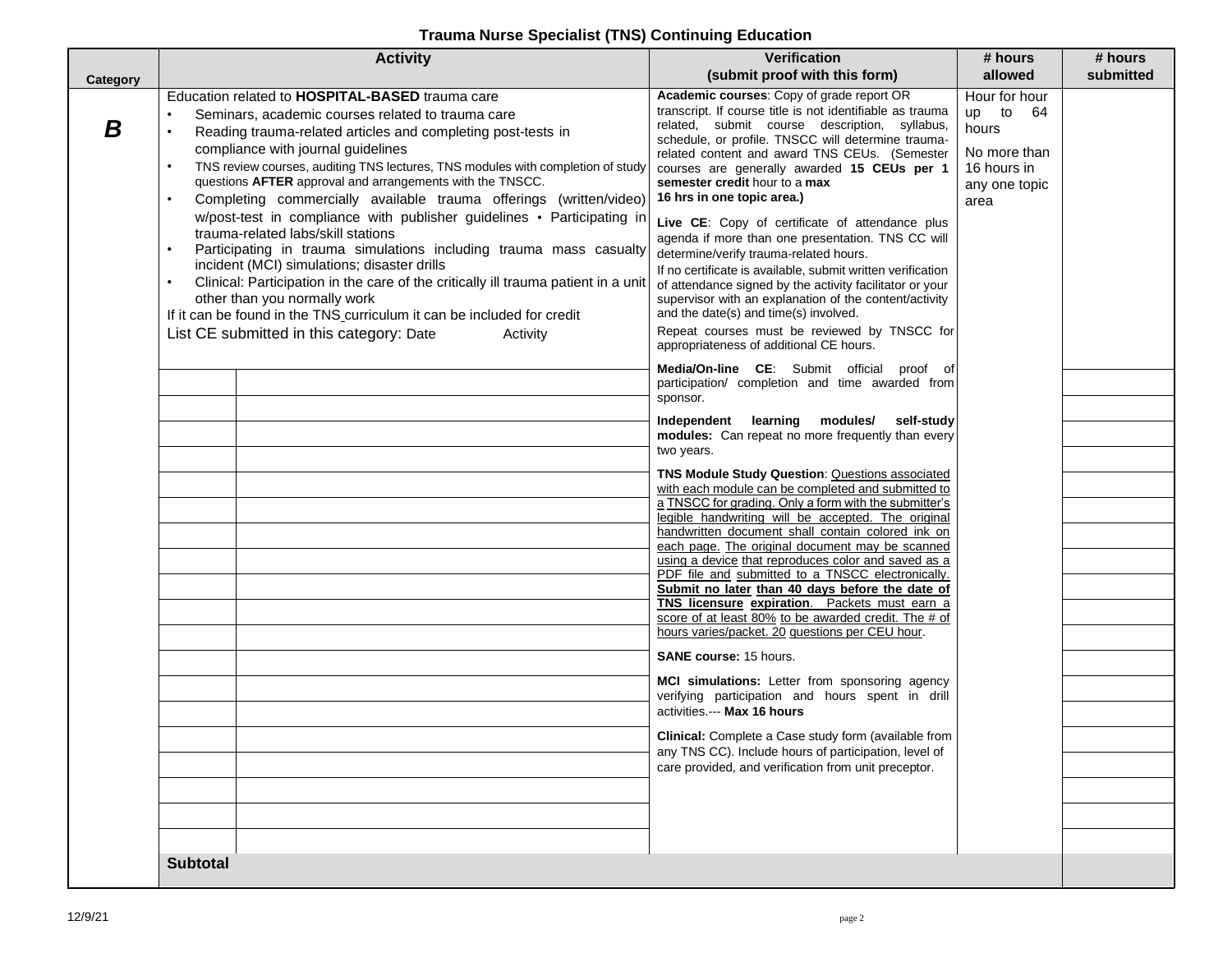| Category | <b>Activity</b>                                                                                                                                                                                                                                                                                                                                                                                                                                                                      | Verification<br>(submit proof with this form)                                                                                                                                         | # hours<br>allowed                                       | # hours<br>submitted |
|----------|--------------------------------------------------------------------------------------------------------------------------------------------------------------------------------------------------------------------------------------------------------------------------------------------------------------------------------------------------------------------------------------------------------------------------------------------------------------------------------------|---------------------------------------------------------------------------------------------------------------------------------------------------------------------------------------|----------------------------------------------------------|----------------------|
|          | Performance improvement/studied discussion about trauma care<br>Participating in trauma QM/PI activities<br>$\bullet$<br>Revising policies and procedures<br>Developing flow sheets, data analysis of trauma patients<br>$\bullet$<br>Trauma data entry and analysis<br>$\bullet$<br>Development of critical paths, system tools/evaluation tools<br>$\bullet$<br>Attendance at Regional/State/Hospital trauma PI meetings<br>List CE submitted in this category<br>Activity<br>Date | Written letter from supervisor or coordinator<br>verifying dates and hours and level of<br>participation.                                                                             | Hour for hour<br>up to 16 hrs                            |                      |
|          | <b>Subtotal</b>                                                                                                                                                                                                                                                                                                                                                                                                                                                                      |                                                                                                                                                                                       |                                                          |                      |
| נ ו      | <b>National Certification Courses</b><br>INITIAL CERTIFICATON COURSES (non-trauma):<br>ACLS, APLS, EMSC, ENPC, PALS, PEPP<br>Credit or partial credit is awarded for trauma-related content<br>Activity<br>Date                                                                                                                                                                                                                                                                      | Photocopy of certificate of attendance or<br>certification card.<br>Note: Credit is not awarded for challenging<br>initial certification exams like CEN, or<br>recertification exams. |                                                          |                      |
|          |                                                                                                                                                                                                                                                                                                                                                                                                                                                                                      |                                                                                                                                                                                       |                                                          |                      |
|          |                                                                                                                                                                                                                                                                                                                                                                                                                                                                                      |                                                                                                                                                                                       | 4 hours per<br>course                                    |                      |
|          | <b>RENEWAL CERTIFICATIONS: ACLS,</b><br>APLS, EMSC, ENPC, PALS, PEPP Date<br>Activity                                                                                                                                                                                                                                                                                                                                                                                                |                                                                                                                                                                                       |                                                          |                      |
|          |                                                                                                                                                                                                                                                                                                                                                                                                                                                                                      |                                                                                                                                                                                       |                                                          |                      |
|          |                                                                                                                                                                                                                                                                                                                                                                                                                                                                                      |                                                                                                                                                                                       | 2 hrs per<br>renewal                                     |                      |
|          | INITIAL/Renewal TRAUMA CERTIFICATION COURSES: ATCN, ATLS,<br>CATN, FCCM, ITLS, PHTLS, TNCC and other courses as approved.<br>Date<br>Activity                                                                                                                                                                                                                                                                                                                                        |                                                                                                                                                                                       | 16 hrs/initial<br>course; 8<br>hrs/renewal or<br>per CEU |                      |
|          |                                                                                                                                                                                                                                                                                                                                                                                                                                                                                      |                                                                                                                                                                                       | provided by<br>course                                    |                      |
|          |                                                                                                                                                                                                                                                                                                                                                                                                                                                                                      |                                                                                                                                                                                       |                                                          |                      |
|          | <b>Subtotal</b>                                                                                                                                                                                                                                                                                                                                                                                                                                                                      |                                                                                                                                                                                       |                                                          |                      |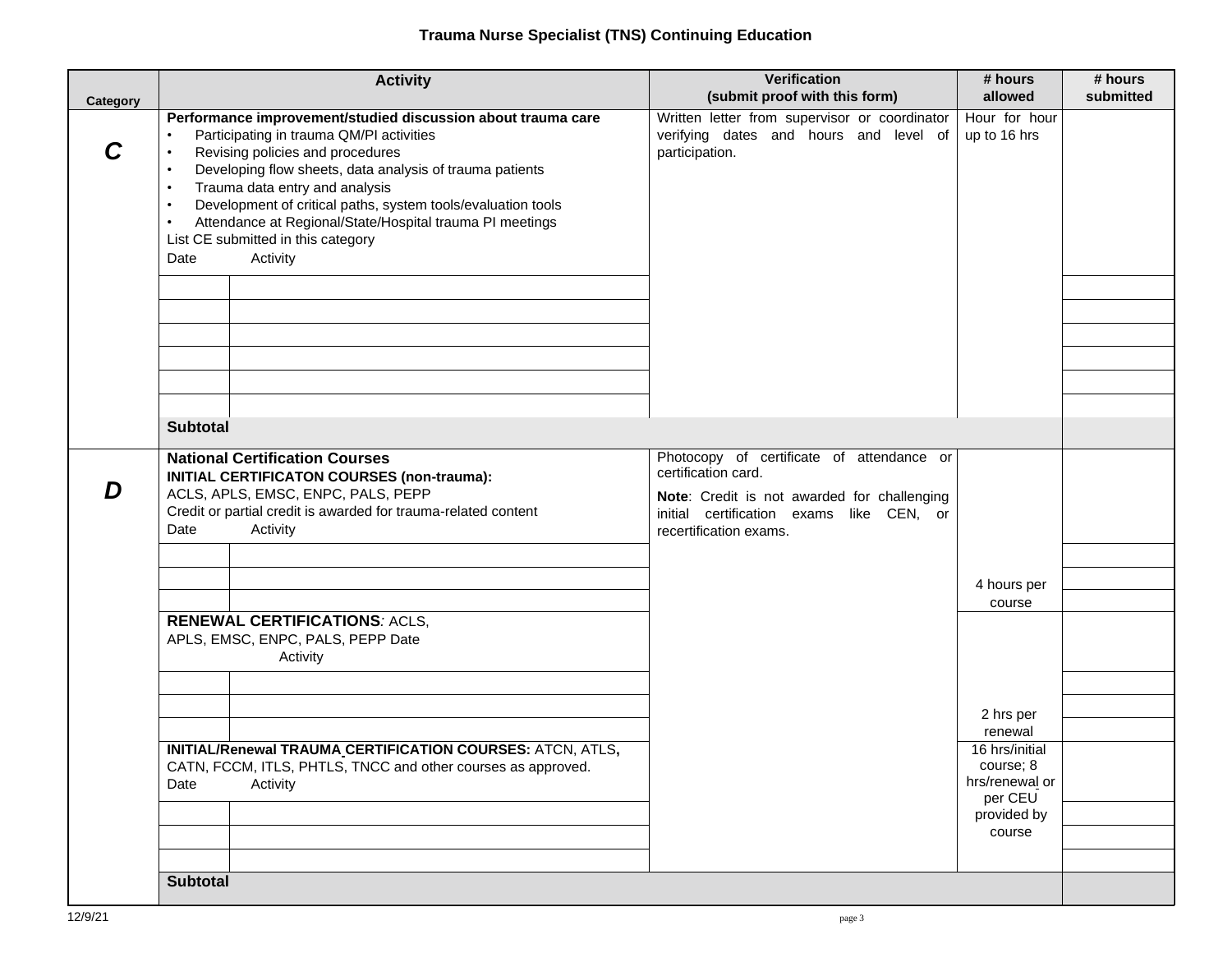## **Trauma Nurse Specialist (TNS) Continuing Education**

| Category                               | <b>Activity</b>                                                                                                                                                                                                                                                                                                                                                                                                                                                                                     | <b>Verification</b><br>(submit proof with this form)                                                                                                                                                                                                                                                                                                                                                                                                                                                                                                                | # hours<br>allowed            | # hours<br>submitted |
|----------------------------------------|-----------------------------------------------------------------------------------------------------------------------------------------------------------------------------------------------------------------------------------------------------------------------------------------------------------------------------------------------------------------------------------------------------------------------------------------------------------------------------------------------------|---------------------------------------------------------------------------------------------------------------------------------------------------------------------------------------------------------------------------------------------------------------------------------------------------------------------------------------------------------------------------------------------------------------------------------------------------------------------------------------------------------------------------------------------------------------------|-------------------------------|----------------------|
| E                                      | <b>Trauma-related outreach activities</b><br>Includes development and/or participation in injury prevention programs<br>Public education on trauma-related issues<br>Trauma committee member of statewide/nationwide organization<br>List CE submitted in this category<br>Activity<br>Date                                                                                                                                                                                                         | Written letter from supervisor or trauma<br>coordinator verifying hours and level of<br>participation                                                                                                                                                                                                                                                                                                                                                                                                                                                               | Hour for hour<br>up to 16 hrs |                      |
|                                        |                                                                                                                                                                                                                                                                                                                                                                                                                                                                                                     |                                                                                                                                                                                                                                                                                                                                                                                                                                                                                                                                                                     |                               |                      |
|                                        |                                                                                                                                                                                                                                                                                                                                                                                                                                                                                                     |                                                                                                                                                                                                                                                                                                                                                                                                                                                                                                                                                                     |                               |                      |
|                                        |                                                                                                                                                                                                                                                                                                                                                                                                                                                                                                     |                                                                                                                                                                                                                                                                                                                                                                                                                                                                                                                                                                     |                               |                      |
|                                        |                                                                                                                                                                                                                                                                                                                                                                                                                                                                                                     |                                                                                                                                                                                                                                                                                                                                                                                                                                                                                                                                                                     |                               |                      |
|                                        |                                                                                                                                                                                                                                                                                                                                                                                                                                                                                                     |                                                                                                                                                                                                                                                                                                                                                                                                                                                                                                                                                                     |                               |                      |
|                                        | <b>Subtotal</b>                                                                                                                                                                                                                                                                                                                                                                                                                                                                                     |                                                                                                                                                                                                                                                                                                                                                                                                                                                                                                                                                                     |                               |                      |
|                                        | Author/editor/instructor of educational offerings related to Trauma<br>care<br>Author of self-study modules/ presentations/ other media<br>$\bullet$<br>Author of journal articles/ chapter in books<br>Journal/book reviewer<br>Textbook editor<br>$\bullet$<br>Creator of poster presentation<br>$\bullet$<br>Author of an unpublished thesis<br>$\bullet$<br>Instructor for trauma-related subject<br>$\bullet$<br>Preceptor to RN/EMS students/personnel<br>Date<br>Activity<br><b>Subtotal</b> | Submit a copy of the article, chapter, or<br>presentation for credit consideration<br>Submit summary and photo of poster project<br>Submit evidence of participation as an<br>instructor in the form of student handouts<br>prepared and a brochure or written statement<br>from the course coordinator verifying the topics<br>and hours of participation.<br>Materials must be presented in APA format.<br><b>EXCLUSIONS:</b> Topics that are not Trauma<br>Related (i.e., ACS, Stroke or MegaCode in the<br>ACLS course)<br>All subjects must be trauma-related. | Up to 16 hours                |                      |
|                                        |                                                                                                                                                                                                                                                                                                                                                                                                                                                                                                     |                                                                                                                                                                                                                                                                                                                                                                                                                                                                                                                                                                     |                               |                      |
| <b>Total number of hours submitted</b> |                                                                                                                                                                                                                                                                                                                                                                                                                                                                                                     |                                                                                                                                                                                                                                                                                                                                                                                                                                                                                                                                                                     |                               |                      |